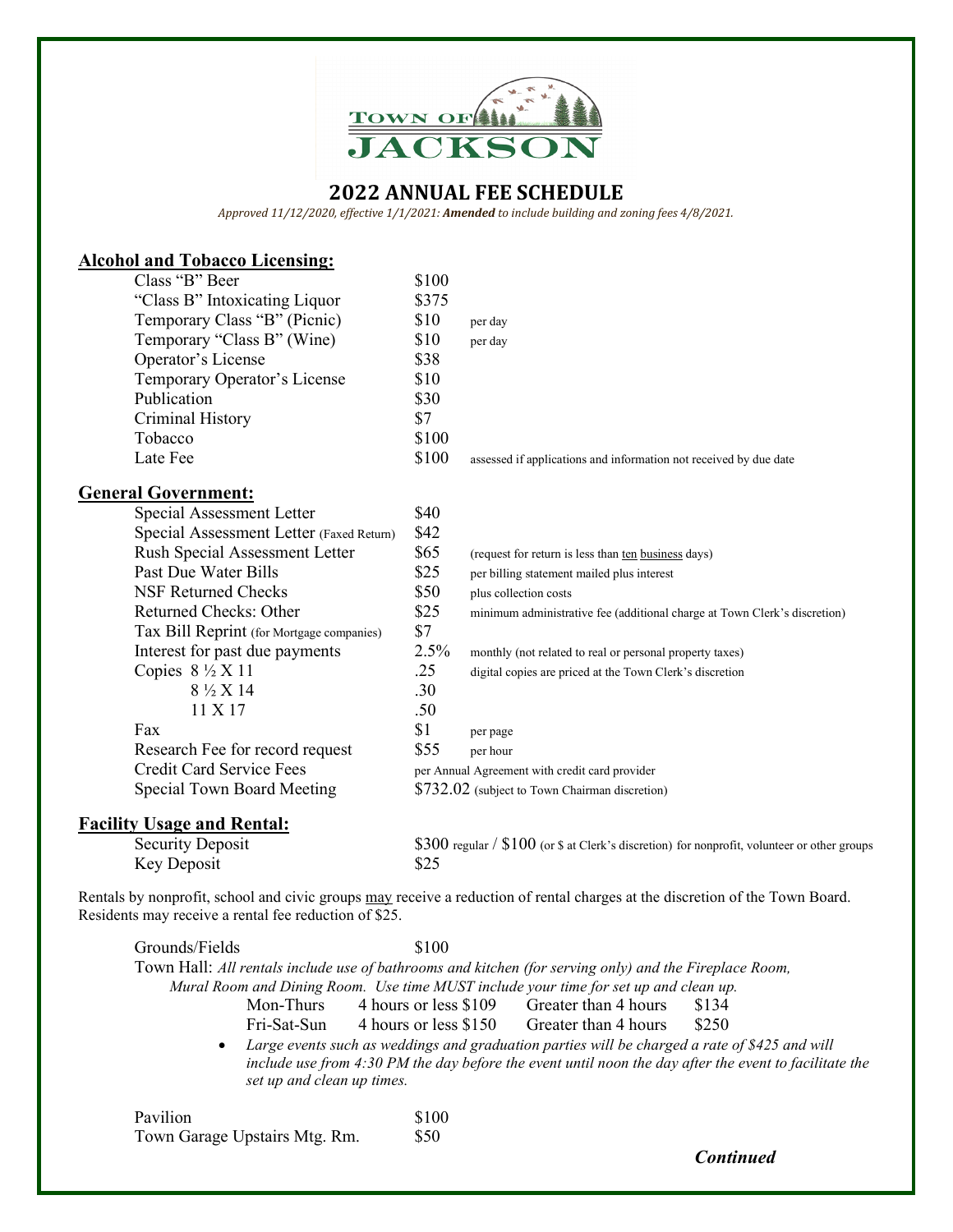| <b>Repairs to Town Roads and Right of Ways, Signage, and Property:</b>     |                |                                                                                                                       |
|----------------------------------------------------------------------------|----------------|-----------------------------------------------------------------------------------------------------------------------|
| \$85 per hour<br>Labor                                                     |                |                                                                                                                       |
| Equipment                                                                  |                | Billable at the State of Wisconsin Classified Equipment Rates for the current year.                                   |
| Materials<br>Cost plus 25%                                                 |                |                                                                                                                       |
| Administrative Fee<br>\$50 per billing                                     |                |                                                                                                                       |
| Dog Licenses:                                                              |                |                                                                                                                       |
| Male/Female                                                                | \$12           | <b>Note:</b> the keeping of more than four                                                                            |
| Spayed Female/Neutered Male                                                | \$7            | (4) pets requires approval based on zoning                                                                            |
| Late Fee after March 31st                                                  | $$15$ per dog  |                                                                                                                       |
| Multiple (Kennel) License                                                  | \$70           |                                                                                                                       |
| <b>Noxious Weed Control and Clean Up:</b>                                  |                |                                                                                                                       |
| <b>First Notice</b>                                                        | \$10           |                                                                                                                       |
| <b>Second Notice</b>                                                       | \$50           |                                                                                                                       |
|                                                                            |                | If a Third Notice is required you will be billed for the cost of subcontractor clean-up plus \$100 administrative fee |
| <b>Road Openings (Utility Permits):</b>                                    |                | \$2.00 per linear foot, \$100 min. (request ten business days in advance)                                             |
| Road Opening Rush Fee                                                      |                | $$25.00$ (request less than ten business days in advance)                                                             |
| <b>House Numbers (fire signs)</b>                                          | \$60.00        |                                                                                                                       |
| <b>Engineering Fees</b>                                                    |                | Actual cost plus \$25 administrative fee per billing                                                                  |
| <b>Legal Fees</b>                                                          |                | Actual cost plus \$25 administrative fee per billing                                                                  |
| Cemetery:                                                                  |                |                                                                                                                       |
| Single Plot                                                                | \$400          |                                                                                                                       |
| Transfer of Ownership                                                      | \$50           | Requires Town Board approval                                                                                          |
| Replacement of Plot Deed                                                   |                |                                                                                                                       |
| \$25<br><b>Monument Permit</b><br>\$25                                     |                | Installation or Change                                                                                                |
| Fire Call: Under review                                                    |                |                                                                                                                       |
|                                                                            |                |                                                                                                                       |
| <b>Transfer Station:</b>                                                   |                |                                                                                                                       |
| Annual Permit Fee (Placard)                                                | \$100          | Per Household - Maximum of 4 vehicles                                                                                 |
| Half Year Prorated                                                         | \$60           | Applicable to New Residents Only (July 1 thru December 31)                                                            |
| Late Fee (after January 31, 2021)                                          | \$50           |                                                                                                                       |
| Replacement Placard                                                        | \$10           | If piece(s) of current year placard is provided                                                                       |
| Lost Placard                                                               | \$100          |                                                                                                                       |
| <b>Additional Disposal Fees:</b>                                           |                |                                                                                                                       |
| Anti-freeze                                                                | \$4            | per gallon                                                                                                            |
| Appliances containing coolant                                              | \$45           | per unit (freon or other substance)                                                                                   |
| Tires - no rims                                                            | \$.40          | per pound                                                                                                             |
| Tires Large non-auto<br>\$.50<br>per pound                                 |                |                                                                                                                       |
| Tires - on rims<br>\$25<br>per unit                                        |                |                                                                                                                       |
| Upholstered Chair<br>$$25.00$ per unit                                     |                |                                                                                                                       |
| Upholstered Sofa<br>$$40.00$ per unit                                      |                |                                                                                                                       |
| Mattress or Box Spring<br>Twin/Full \$25 per unit Queen/King \$50 per unit |                |                                                                                                                       |
| Used Oil                                                                   | \$1 per gallon |                                                                                                                       |
|                                                                            |                | The Town will no longer accept electronics. Please watch for electronic recycling events in the area.                 |

**\*\*\***Other disposal fees may be assessed by the Transfer Station Attendant for extraordinary items or large quantities of brush/yard waste. **Do not bring construction waste.**

**Burn Permits are not issued.** Please check state guidelines for list of items that can be burned and if there are fire warnings – information is available at the WI DNR website.

**Fireworks Permits issued at Chairman's discretion.**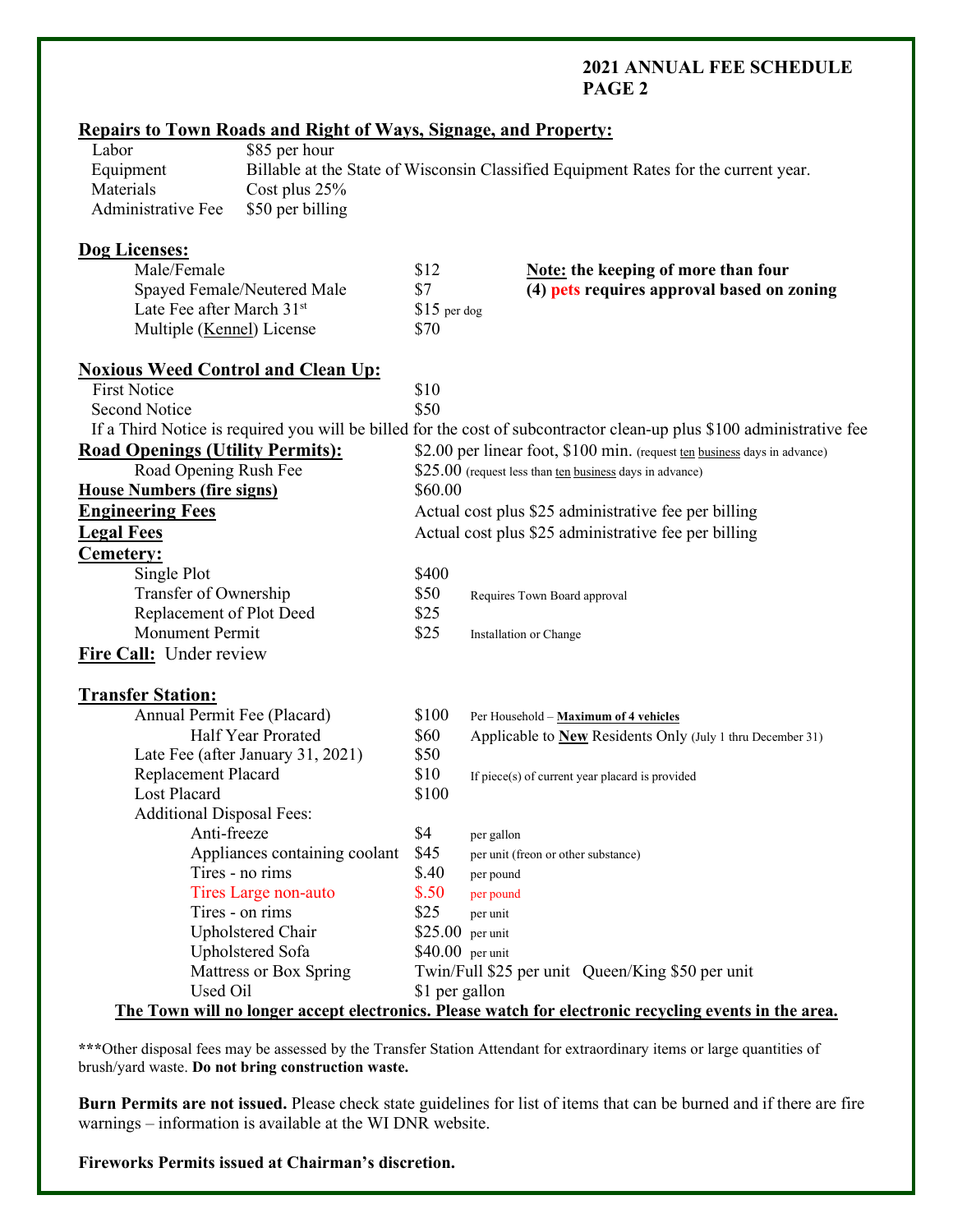# **Schedule of Building Permit Fees for 2021**

| A. Minimum permit fee for all permits                                                                        | \$60.00                                                                                                                                                           |
|--------------------------------------------------------------------------------------------------------------|-------------------------------------------------------------------------------------------------------------------------------------------------------------------|
| B. Residence - One & Two Family and Attached Garages                                                         | \$.39 per sq. ft.<br>(or fraction thereof)                                                                                                                        |
| C. Residences & Apartments, Three Family & Over, Row<br>Housing, Multiple Family Dwellings, Institutional    | \$.39 per sq. ft.<br>(or fraction thereof)                                                                                                                        |
| D. Residences - Additions                                                                                    | \$.39 per sq. ft.<br>(or fraction thereof)                                                                                                                        |
| E. Local Business, Institutional, Office Buildings or Additions thereto                                      | \$.37 per sq. ft.<br>(or fraction thereof)                                                                                                                        |
| F. Manufacturing or Industrial (Office areas to be included under E.)                                        | \$.34 per sq. ft.<br>(of fraction thereof)                                                                                                                        |
| G. Permit to Start Construction of Footing and Foundations                                                   | \$280.00 Multi-family,<br>Industrial, Commercial. \$210.00<br>One & two families                                                                                  |
| H. Agriculture Buildings, Detached Garages and Buildings                                                     | \$.30 per sq. ft.<br>(or fraction thereof)                                                                                                                        |
| All other buildings, structures, alterations $\&$ repairs where square<br>I.<br>footage cannot be calculated | \$12.50 per \$1,000.00 valuation                                                                                                                                  |
| Heating, Incinerator units, Wood burning appliances and<br>J.<br>Energy recovery ventilators                 | \$55.00 per unit, up to & including<br>150,000 input BTU units.<br>Additional fee of \$18.00 each<br>50,000 BTU or fraction thereof,<br>\$800.00 maximum per unit |
| K. Commercial/Industrial exhaust hoods & exhaust systems                                                     | \$180.00 per unit                                                                                                                                                 |
| L. Heating $&$ air conditioning distribution systems                                                         | \$2.00/100 sq. ft. of conditioned<br>area with a \$55.00 minimum                                                                                                  |
| M. Air conditioning                                                                                          | \$55.00/unit up to 3 tons or<br>36,000 BTU's. Additional fee<br>Additional fee of \$18.00/each ton                                                                |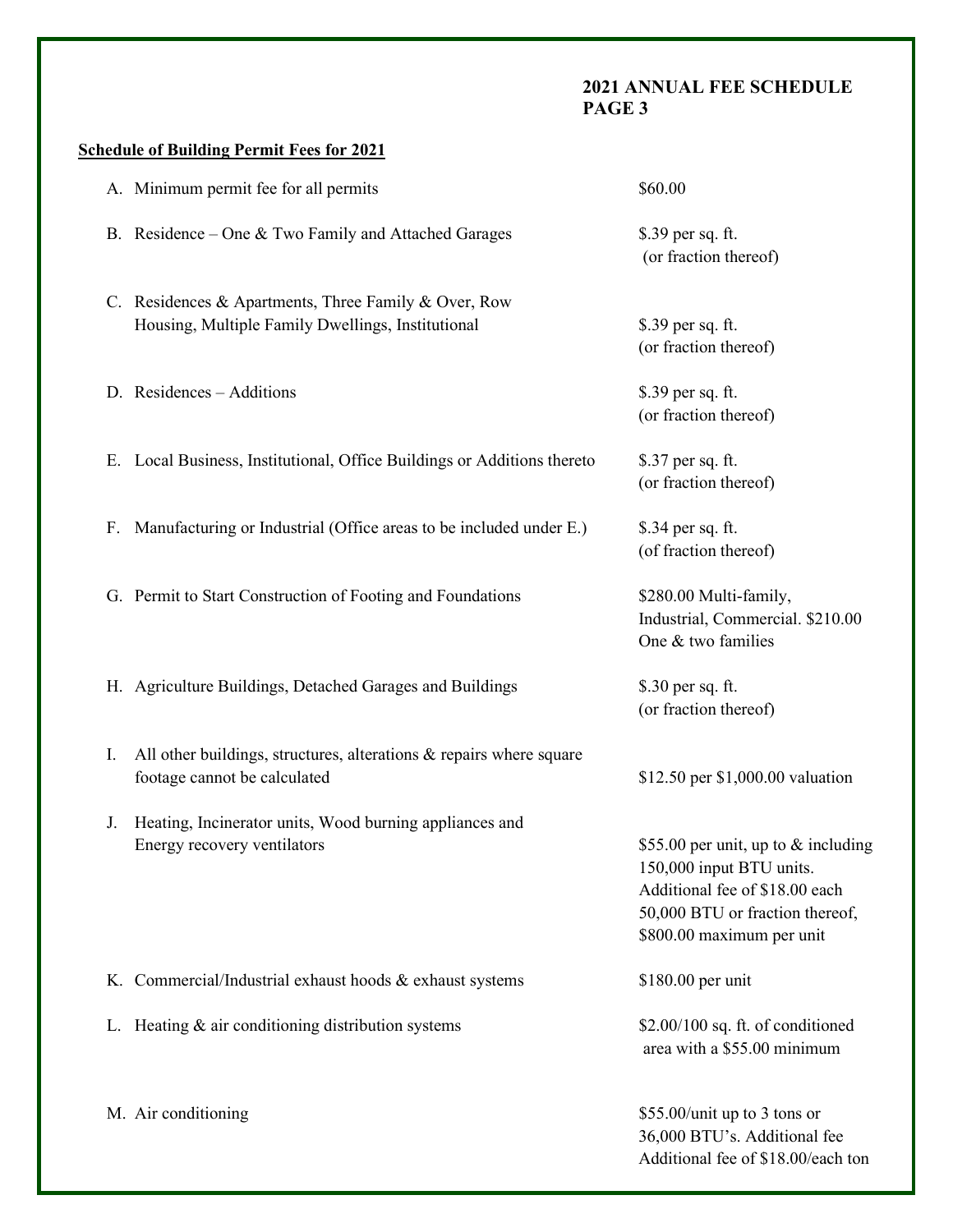|    |                                      |                                                                                                                                               | or 12,000 BTU's or fraction<br>thereof    |
|----|--------------------------------------|-----------------------------------------------------------------------------------------------------------------------------------------------|-------------------------------------------|
|    |                                      | N. Wrecking, razing and interior demolition fees                                                                                              | \$85.00 minimum plus<br>\$.12 per sq. ft. |
|    | O. Moving buildings over public ways |                                                                                                                                               | \$230.00 plus<br>\$.12 per sq. ft.        |
|    | P. Re-inspection                     |                                                                                                                                               | \$75.00 each inspection                   |
|    | Q. Plan Examination:                 |                                                                                                                                               |                                           |
|    |                                      | One- & two-family residence<br>1.<br>2. Apartment, Three family residence, Row                                                                | \$250.00                                  |
|    |                                      | housing, Multiple family buildings                                                                                                            | \$300.00 plus \$27/unit                   |
|    |                                      | 3. Commercial/Industrial (new)<br>Commercial/Industrial (alterations &                                                                        | \$300.00                                  |
|    |                                      | additions)                                                                                                                                    | \$300.00                                  |
|    |                                      | 4. Additions to One- & Two-family dwellings                                                                                                   | \$85.00                                   |
|    |                                      | Alterations to One- & Two-family dwellings<br>5.                                                                                              | \$55.00                                   |
|    |                                      | Wall bracing (One- & Two-family dwellings)<br>6.                                                                                              | \$150.00                                  |
|    |                                      | Accessory buildings, greater than 120 sq ft.<br>7.                                                                                            | \$65.00                                   |
|    |                                      | Decks, swimming pools<br>8.                                                                                                                   | \$55.00                                   |
|    |                                      | 9. Fences                                                                                                                                     | \$55.00                                   |
|    |                                      | 10. Heating plans, lighting, and energy calculation<br>to heating plans submitted separately                                                  | \$75.00 each                              |
|    |                                      | 11. Priority Plan Review – (at the discretion of<br>the Building Inspector depending upon the<br>workload of the department, two business day |                                           |
|    |                                      | priority plan review may be provided at                                                                                                       |                                           |
|    |                                      | double the regular State plan review fees                                                                                                     |                                           |
|    |                                      | in addition to those listed above. Priority plan                                                                                              |                                           |
|    |                                      | review shall not apply to submittals requiring                                                                                                |                                           |
|    |                                      | review and/or approval by other governing                                                                                                     |                                           |
|    |                                      | agencies of the municipality.                                                                                                                 | \$55.00                                   |
|    |                                      | 12. Resubmission of previously approved plan                                                                                                  | \$55.00                                   |
| R. | Special Inspections and reports      |                                                                                                                                               | \$165.00                                  |
| S. |                                      | Wisconsin Uniform Building Permit Seal                                                                                                        | \$65.00                                   |
|    |                                      | *Note 1 – Permits may be obtained individually or on one form in                                                                              |                                           |
|    |                                      | the categories of construction, heating, ventilation, and air conditioning,                                                                   |                                           |
|    | electrical and plumbing.             |                                                                                                                                               |                                           |
|    |                                      | *Note $2 - An$ additional fee for plan review may be assessed at the time                                                                     |                                           |
|    |                                      | Of application for renewal of the permit.                                                                                                     |                                           |
|    | House numbers                        |                                                                                                                                               | \$60.00                                   |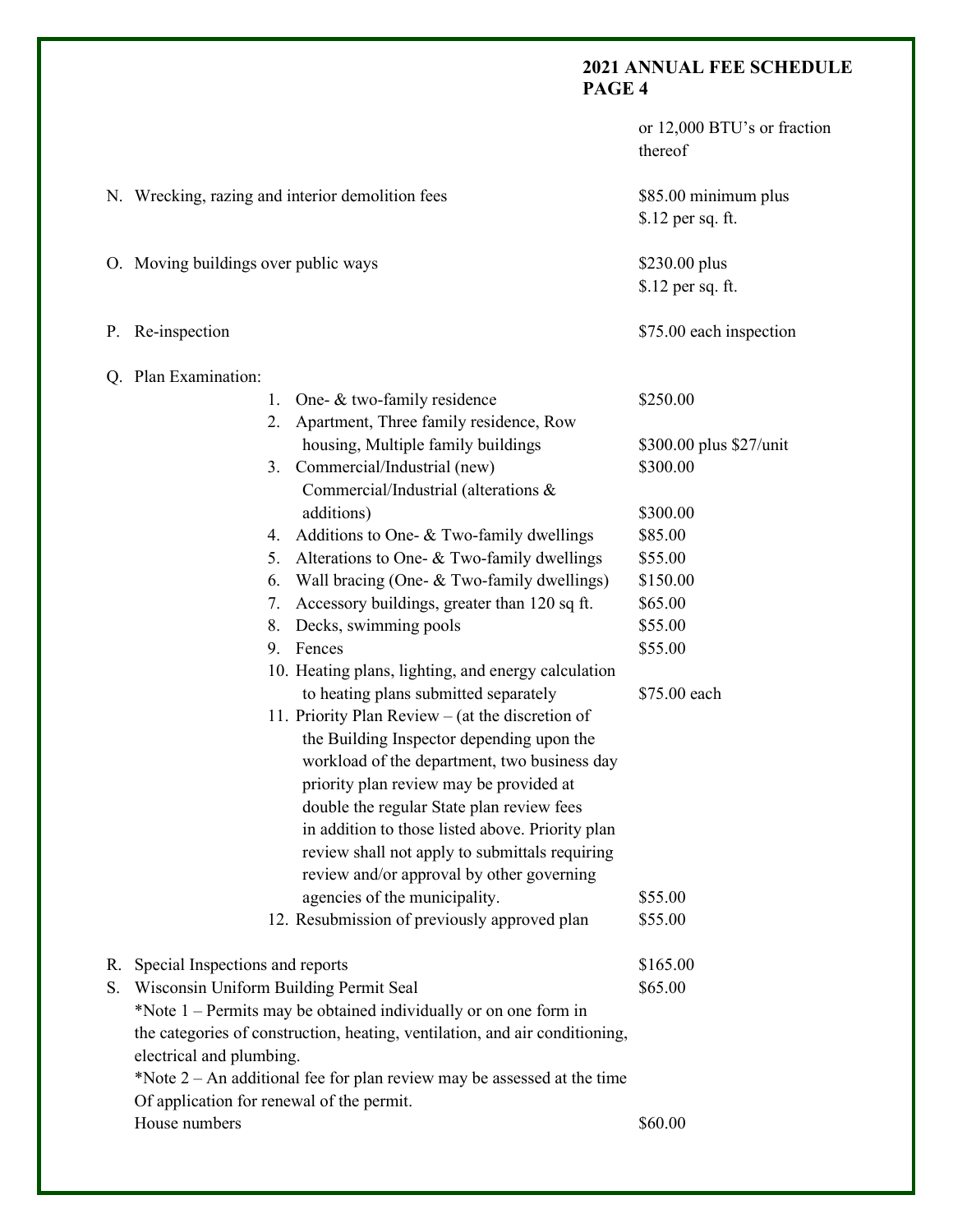| T. Occupancy permits:                            |                                                                                          |                                                                                                              |  |  |  |
|--------------------------------------------------|------------------------------------------------------------------------------------------|--------------------------------------------------------------------------------------------------------------|--|--|--|
|                                                  | Residential<br>1.                                                                        | \$55.00 per unit, addition,<br>alteration or accessory building<br>over 120 sq. ft.                          |  |  |  |
|                                                  | Commercial/Industrial New,<br>2.<br>Alterations, Additions                               | \$215.00                                                                                                     |  |  |  |
|                                                  | <b>Temporary Occupancy Permits</b><br>3.<br>(6 months or less)                           | \$85.00                                                                                                      |  |  |  |
| U. Pools - Inground/Above Ground/Spas            |                                                                                          | $$12.50$ per $$1,000$ of valuation<br>$(\$50.00$ minimum)                                                    |  |  |  |
| V. Accessory Structures                          |                                                                                          |                                                                                                              |  |  |  |
|                                                  | Decks: less than one hundred square feet<br>1.                                           | \$75.00                                                                                                      |  |  |  |
|                                                  | Decks: one hundred square feet or more<br>2.                                             | \$150.00                                                                                                     |  |  |  |
|                                                  | Sheds: one hundred twenty square feet or<br>3.<br>less and Commercial Tents four hundred | \$50.00                                                                                                      |  |  |  |
|                                                  | square feet or more and fifty or more occupants                                          |                                                                                                              |  |  |  |
|                                                  | 4. Fences                                                                                | \$55.00                                                                                                      |  |  |  |
| W. Erosion Control Fees                          |                                                                                          |                                                                                                              |  |  |  |
|                                                  | One- and Two-Family Lots<br>1.                                                           | \$175.00 per lot                                                                                             |  |  |  |
|                                                  | Multi-family Units<br>2.                                                                 | \$315.00 per building, plus \$5.00<br>per 1,000 sq. ft. of disturbed lot<br>area with a \$2,120.00 maximum   |  |  |  |
|                                                  | Commercial Lots<br>3.                                                                    | \$315.00 per building, plus \$5.00<br>per \$1,000 sq. ft. of disturbed lot<br>area with a \$2,120.00 maximum |  |  |  |
|                                                  | Industrial Lots                                                                          | \$315.00 per building, plus \$5.00<br>per \$1,000 sq. ft. of disturbed lot<br>area with a \$2,120.00 maximum |  |  |  |
|                                                  | <b>Institutional Lots</b><br>5.                                                          | \$315.00 per building, plus \$5.00<br>per \$1,000 sq. ft. of disturbed lot<br>area with a \$2,120.00 maximum |  |  |  |
|                                                  | Other<br>6.                                                                              | \$55.00 minimum                                                                                              |  |  |  |
| X. Reroof, Residing and Trim, Window Replacement |                                                                                          |                                                                                                              |  |  |  |
|                                                  | 1. Residential                                                                           | \$50.00                                                                                                      |  |  |  |
|                                                  | Commercial<br>2.                                                                         | \$12.50 per \$1,000.00 valuation<br>with a \$280.00 maximum per<br>building                                  |  |  |  |
|                                                  | <b>Residential Window Replacement</b><br>3.                                              | \$50.00                                                                                                      |  |  |  |